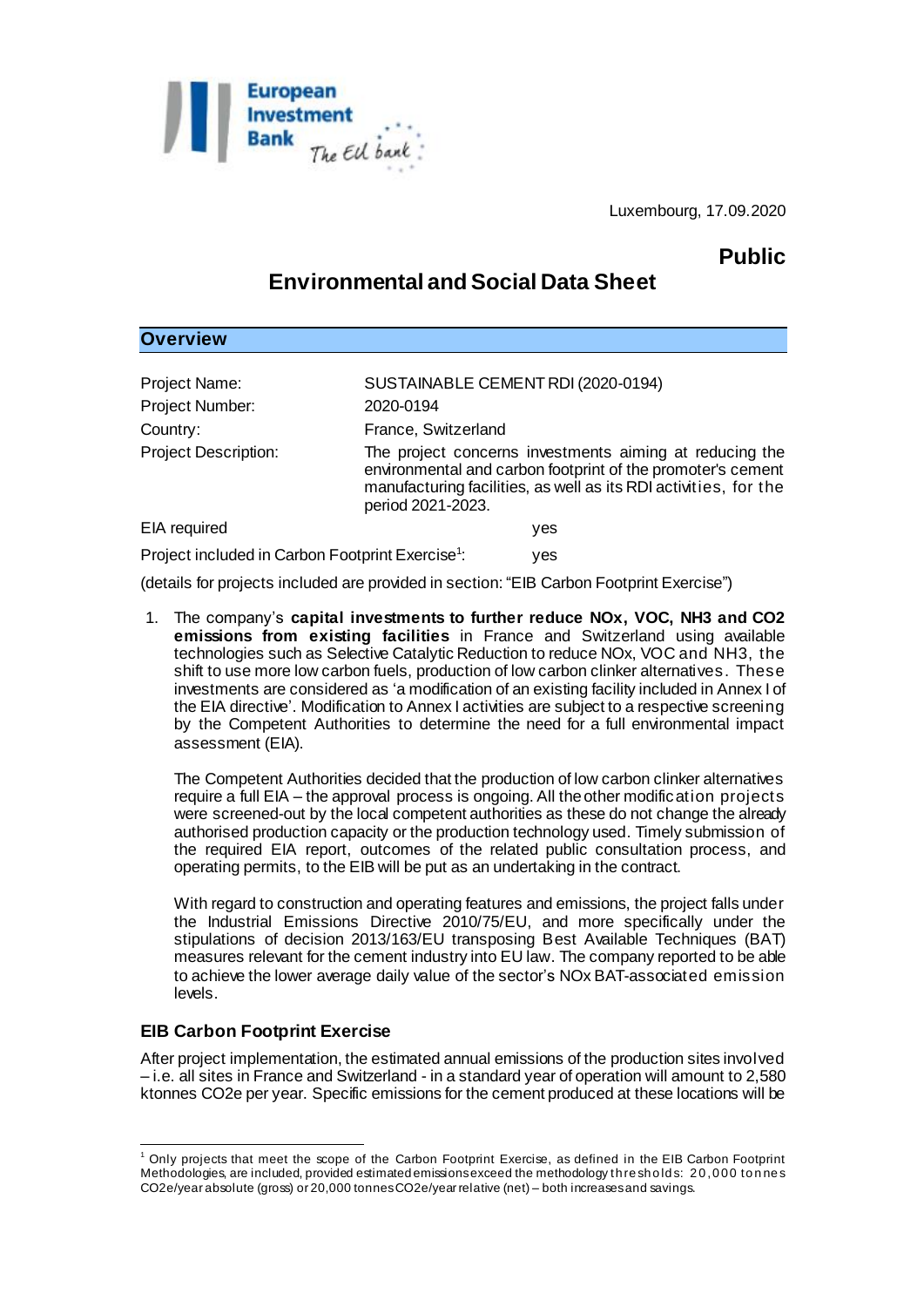

Luxembourg, 17.09.2020 on average 0.469 tonne CO2 per tonne of cement produced – for reference the EU ETS benchmark is 0.498 tonne CO2 per tonne cement.

The project will result in a substantial reduction in the use of high carbon fossil fuel and carbon intense ordinary Portland clinker, which is expected to substantially reduce the annual GHG emissions. Using the current CO intensity of the existing production sites as a baseline<sup>2</sup>, the relative emissions amount to ca. 500 ktonnes of CO2e per year, or a 16% reduction compared to current levels.

For the annual accounting purposes of the EIB Carbon Footprint, the project emissions will be prorated according to the EIB lending amount signed in that year, as a proportion of project cost.

### **Other Environmental and Social Aspects**

#### **Key environmental aspects**

l

The promoter is constantly taking measures to address and limit environmental risks, particularly through the following actions:

- integrating quarries in their environment,
- preserving biodiversity,
- optimizing choices of energy sources, with an increasing share of alternative fuels and energy recovery from waste,
- controlling and reducing emissions including greenhouse gases,
- managing and recycling the water needed for production.

The promoter fully integrates climate issues into its industrial and innovation policy. They have already reduced their CO2 emissions in France (historical scope) by 15% per tonne in 2019 compared with 1990. The company further aims to reduce the carbon intensity of its production sites to an average of 540 kg of net CO2 per tonne of cement by 2030, using available technologies. They have targets of reducing CO2 emissions per tonne of cement material by:

- The use of 100% alternative fuel in the factories in France and Switzerland before 2025 by focusing on waste from biomass.
- A clinker rate in cement below 75% in 2030, as an average across all its products.

Ultimately, the company aims to achieve carbon neutrality by 2050 for its entire value chain, but this will require disruptive technologies for Carbon Capture and Usage/Storage (CCUS) that are as yet unproven.

Furthermore, the promoter is making every effort to design suitable products to meet the climate and demographic challenges it faces, i.e. by developing new cements which emit less CO2 and construction materials and systems which help to improve the energy efficiency of the buildings or infrastructures. They apply eco-design principles to all its development projects.

To achieve its objectives, the Group created a Climate Strategy Department in 2019.

The promoter also developed a circular economy policy. This policy aims to preserve natural resources by offering solutions for the recovery of materials and energies available in the countries where the promoter operates, while reducing their respective environmental footprints. In France, for example, the promoter supports the recovery of waste from

<sup>&</sup>lt;sup>2</sup> The company already has a relatively high fossil fuel substitution rate and average clinker substitution rate.